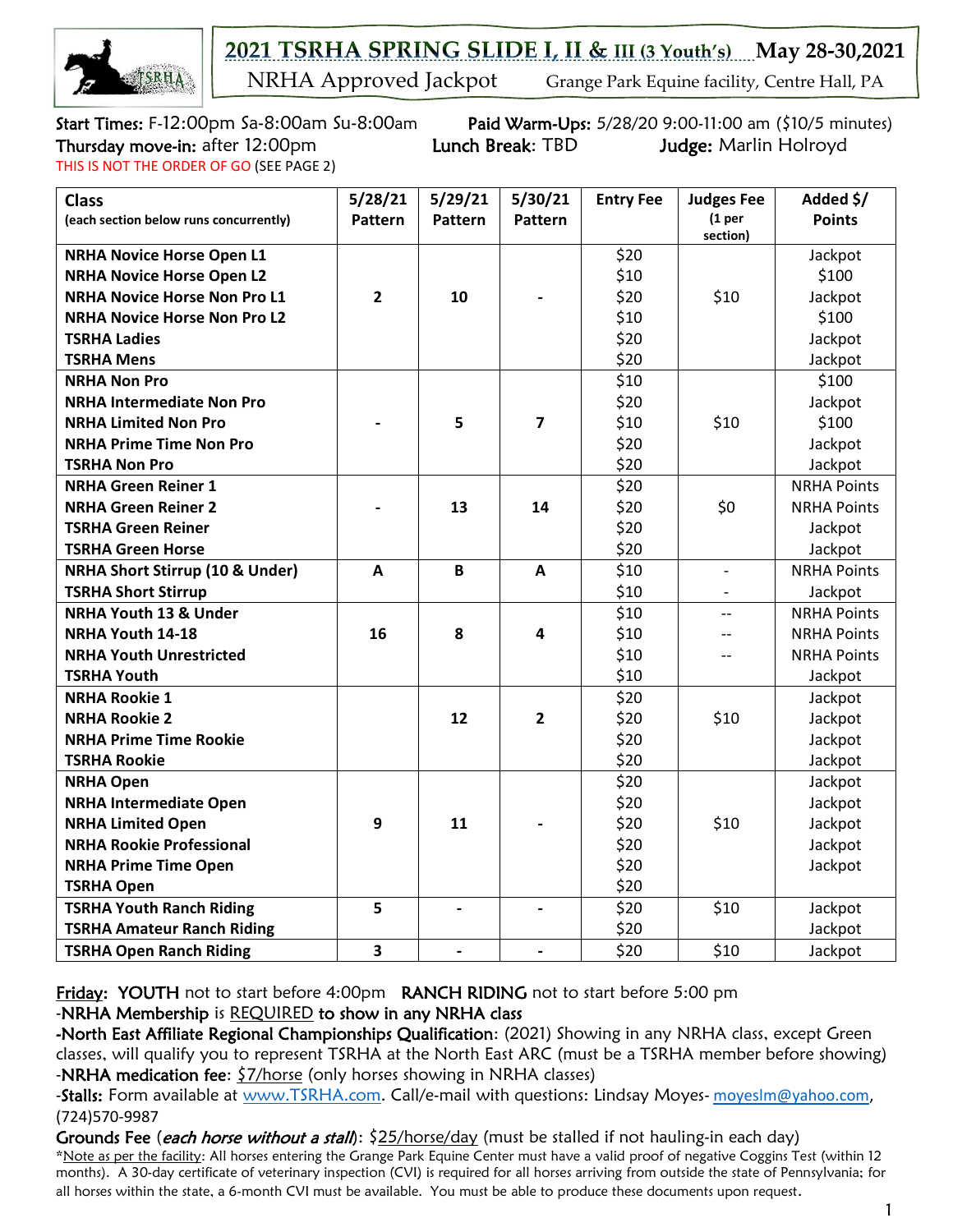

| Friday 5/28/21<br>12:00 pm                                                                                                                                                    |                          |
|-------------------------------------------------------------------------------------------------------------------------------------------------------------------------------|--------------------------|
| <b>Class ORDER OF GO</b>                                                                                                                                                      | 5/28/20<br>Pattern       |
| <b>NRHA Open</b><br><b>NRHA Intermediate Open</b><br><b>NRHA Limited Open</b><br><b>NRHA Rookie Professional</b><br><b>NRHA Prime Time Open</b><br>TSRHA Open                 | 9                        |
| NRHA Novice Horse Open L1<br><b>NRHA Novice Horse Open L2</b><br><b>NRHA Novice Horse NP L1</b><br><b>NRHA Novice Horse NP L2</b><br><b>TSRHA Ladies</b><br><b>TSRHA Mens</b> | $\overline{\phantom{a}}$ |
| <b>NRHA Short Stirrup</b><br><b>TSRHA Short Stirrup</b>                                                                                                                       | A                        |
| <b>NRHA Youth 13 &amp; Under</b><br><b>NRHA Youth 14-18</b><br><b>NRHA Unrestricted Youth</b><br><b>TSRHA Youth</b>                                                           | 16                       |
| <b>TSRHA Youth Ranch Riding</b><br><b>TSRHA Amateur Ranch</b><br><b>Riding</b>                                                                                                | 5                        |
| <b>TSRHA Open Ranch Riding</b>                                                                                                                                                | 3                        |

| Saturday 5/29/21<br>$8:00 \text{ am}$                                                                                                                                                |                    |                                                                                     |
|--------------------------------------------------------------------------------------------------------------------------------------------------------------------------------------|--------------------|-------------------------------------------------------------------------------------|
| <b>Class ORDER OF GO</b>                                                                                                                                                             | 5/29/20<br>Pattern | Cla:                                                                                |
| <b>NRHA Novice Horse Open L1</b><br><b>NRHA Novice Horse Open L2</b><br><b>NRHA Novice Horse NP L1</b><br><b>NRHA Novice Horse NP L2</b><br><b>TSRHA Ladies</b><br><b>TSRHA Mens</b> | 10                 | <b>NRH</b><br><b>TSRH</b><br><b>NRHA</b><br><b>NRH</b><br><b>NRH</b><br><b>TSRH</b> |
| <b>NRHA Green Reiner 1</b><br><b>NRHA Green Reiner 2</b><br><b>TSRHA Green Reiner</b><br><b>TSRHA Green Horse</b>                                                                    | 13                 | <b>NRHA</b><br><b>NRH</b><br><b>NRH</b><br><b>NRH</b>                               |
| <b>NRHA Short Stirrup</b>                                                                                                                                                            | в                  | <b>TSRH</b>                                                                         |
| <b>TSRHA Short Stirrup</b><br>NRHA Youth 13 & Under<br>NRHA Youth 14-18<br><b>NRHA Unrestricted Youth</b><br><b>TSRHA Youth</b>                                                      | 8                  | <b>NRH</b><br><b>NRH</b><br><b>NRH</b><br><b>TSRH</b><br><b>NRH</b>                 |
| <b>NRHA Non-Pro</b><br><b>NRHA Intermediate Non-Pro</b><br><b>NRHA Limited Non-Pro</b><br><b>NRHA Prime Time Non-Pro</b><br><b>TSRHA Non-Pro</b>                                     | 5                  | <b>NRH</b><br><b>TSRH</b><br><b>TSRH</b>                                            |
| <b>NRHA Rookie 1</b><br><b>NRHA Rookie 2</b><br><b>NRHA Prime Time Rookie</b><br><b>TSRHA Rookie</b>                                                                                 | 12                 |                                                                                     |
| <b>NRHA Open</b><br><b>NRHA Intermediate Open</b><br><b>NRHA Limited Open</b><br><b>NRHA Rookie Professional</b><br><b>NRHA Prime Time Open</b><br><b>TSRHA Open</b>                 | 11                 |                                                                                     |

| Sunday 5/30/21                   |         |  |  |
|----------------------------------|---------|--|--|
| $8:00$ am                        |         |  |  |
| <b>Class ORDER OF GO</b>         | 5/30/20 |  |  |
|                                  | Pattern |  |  |
| <b>NRHA Short Stirrup</b>        | Δ       |  |  |
| <b>TSRHA Short Stirrup</b>       |         |  |  |
| NRHA Youth 13 & Under            |         |  |  |
| <b>NRHA Youth 14-18</b>          | Δ       |  |  |
| <b>NRHA Unrestricted Youth</b>   |         |  |  |
| <b>TSRHA Youth</b>               |         |  |  |
| NRHA Non-Pro                     |         |  |  |
| <b>NRHA Intermediate Non-Pro</b> |         |  |  |
| <b>NRHA Limited Non-Pro</b>      | 7       |  |  |
| <b>NRHA Prime Time Non-Pro</b>   |         |  |  |
| <b>TSRHA Non-Pro</b>             |         |  |  |
| <b>NRHA Rookie 1</b>             |         |  |  |
| <b>NRHA Rookie 2</b>             | 2       |  |  |
| <b>NRHA Prime Time Rookie</b>    |         |  |  |
| <b>TSRHA Rookie</b>              |         |  |  |
| <b>NRHA Green Reiner 1</b>       |         |  |  |
| <b>NRHA Green Reiner 2</b>       | 14      |  |  |
| <b>TSRHA Green Reiner</b>        |         |  |  |
| <b>TSRHA Green Horse</b>         |         |  |  |
|                                  |         |  |  |

Friday: YOUTH not to start before 4:00pm RANCH RIDING not to start before 5:00 pm -NRHA Membership is REQUIRED to show in any NRHA class

-North East Affiliate Regional Championships Qualification: (2021) Showing in any NRHA class, except Green classes, will qualify you to represent TSRHA at the North East ARC (must be a TSRHA member before showing) -NRHA medication fee:  $\frac{57}{horse}$  (only horses showing in NRHA classes)

-Stalls: Form available at [www.TSRHA.com.](http://www.tsrha.com/) Call/e-mail with questions: Lindsay Moyes- [moyeslm@yahoo.com,](mailto:moyeslm@yahoo.com) (724)570-9987

Grounds Fee (each horse without a stall): \$25/horse/day (must be stalled if not hauling in each day) \*If not stalling, make sure to clean-up the area where you are parked (including manure); the facility requires it to be left clean

\*Note as per the facility: All horses entering the Grange Park Equine Center must have a valid proof of negative Coggins Test (within 12 months). A 30-day certificate of veterinary inspection (CVI) is required for all horses arriving from outside the state of Pennsylvania; for all horses within the state, a 6-month CVI must be available. You must be able to produce these documents upon request.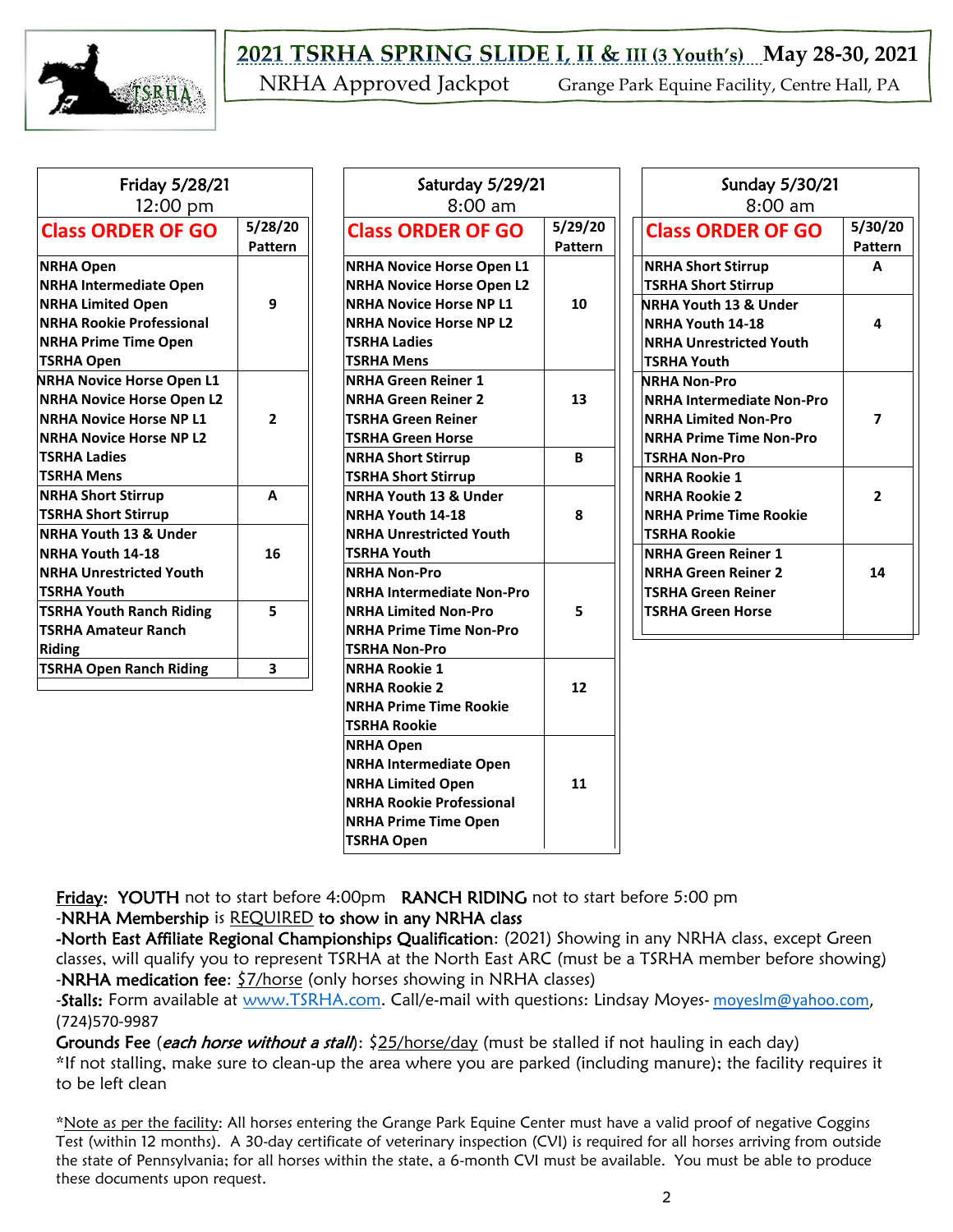

## STALL RESERVATION FORM: Send this form with payment made payable to: TSRHA Return to: TSRHA Lindsay Moyes 132 Sandy Lane Evans City, PA 16033

Reservations may be sent/called-in without payment but MUST be paid by 5/15/21 to get EARLY discount price. Grounds Fee (each horse without a stall): \$25/horse/day (must be stalled if not hauling in each day)

| NAME:                                                                                                                                                                                                                                                               |                                                                                     |
|---------------------------------------------------------------------------------------------------------------------------------------------------------------------------------------------------------------------------------------------------------------------|-------------------------------------------------------------------------------------|
| Phone: $($ $)$                                                                                                                                                                                                                                                      |                                                                                     |
| -Stalls (DO NOT include shavings):                                                                                                                                                                                                                                  |                                                                                     |
| EARLY Discount: By May 15, 2021 (postmarked)                                                                                                                                                                                                                        | $$120 x$ # of stalls = $$$                                                          |
| Regular Price: After May 15, 2021                                                                                                                                                                                                                                   | $$135 x$ # of stalls = $$$                                                          |
| Shavings                                                                                                                                                                                                                                                            | $\frac{1}{2}$ bag x $\frac{\# \text{ shavings}}{\# \text{ shavings}} = \frac{1}{2}$ |
| <b>Camping Reservations:</b><br><b>Camper License Plate #:</b> Note that the set of the set of the set of the set of the set of the set of the set of the set of the set of the set of the set of the set of the set of the set of the set of the set of the set of |                                                                                     |
| Camping Hook-up (Electric, Water & 1 dump)                                                                                                                                                                                                                          | $$125$ (Thursday-Sunday, 3 nights) = $$\zeta$                                       |
| Camping-No hookups                                                                                                                                                                                                                                                  | $$20/DAY \times$ DAYS<br>$=$                                                        |
| Check $#$                                                                                                                                                                                                                                                           | TOTAL<br>$=$                                                                        |

Write Notes/Requests below: We will attempt to follow requests, but stall assignments are on first come/first serve basis. Examples: who you would like stalled near, bringing stud, etc:

 $\mathcal{L}_\mathcal{L} = \mathcal{L}_\mathcal{L} = \mathcal{L}_\mathcal{L} = \mathcal{L}_\mathcal{L} = \mathcal{L}_\mathcal{L} = \mathcal{L}_\mathcal{L} = \mathcal{L}_\mathcal{L} = \mathcal{L}_\mathcal{L} = \mathcal{L}_\mathcal{L} = \mathcal{L}_\mathcal{L} = \mathcal{L}_\mathcal{L} = \mathcal{L}_\mathcal{L} = \mathcal{L}_\mathcal{L} = \mathcal{L}_\mathcal{L} = \mathcal{L}_\mathcal{L} = \mathcal{L}_\mathcal{L} = \mathcal{L}_\mathcal{L}$  $\mathcal{L}_\mathcal{L} = \mathcal{L}_\mathcal{L} = \mathcal{L}_\mathcal{L} = \mathcal{L}_\mathcal{L} = \mathcal{L}_\mathcal{L} = \mathcal{L}_\mathcal{L} = \mathcal{L}_\mathcal{L} = \mathcal{L}_\mathcal{L} = \mathcal{L}_\mathcal{L} = \mathcal{L}_\mathcal{L} = \mathcal{L}_\mathcal{L} = \mathcal{L}_\mathcal{L} = \mathcal{L}_\mathcal{L} = \mathcal{L}_\mathcal{L} = \mathcal{L}_\mathcal{L} = \mathcal{L}_\mathcal{L} = \mathcal{L}_\mathcal{L}$  $\mathcal{L}_\mathcal{L} = \mathcal{L}_\mathcal{L} = \mathcal{L}_\mathcal{L} = \mathcal{L}_\mathcal{L} = \mathcal{L}_\mathcal{L} = \mathcal{L}_\mathcal{L} = \mathcal{L}_\mathcal{L} = \mathcal{L}_\mathcal{L} = \mathcal{L}_\mathcal{L} = \mathcal{L}_\mathcal{L} = \mathcal{L}_\mathcal{L} = \mathcal{L}_\mathcal{L} = \mathcal{L}_\mathcal{L} = \mathcal{L}_\mathcal{L} = \mathcal{L}_\mathcal{L} = \mathcal{L}_\mathcal{L} = \mathcal{L}_\mathcal{L}$